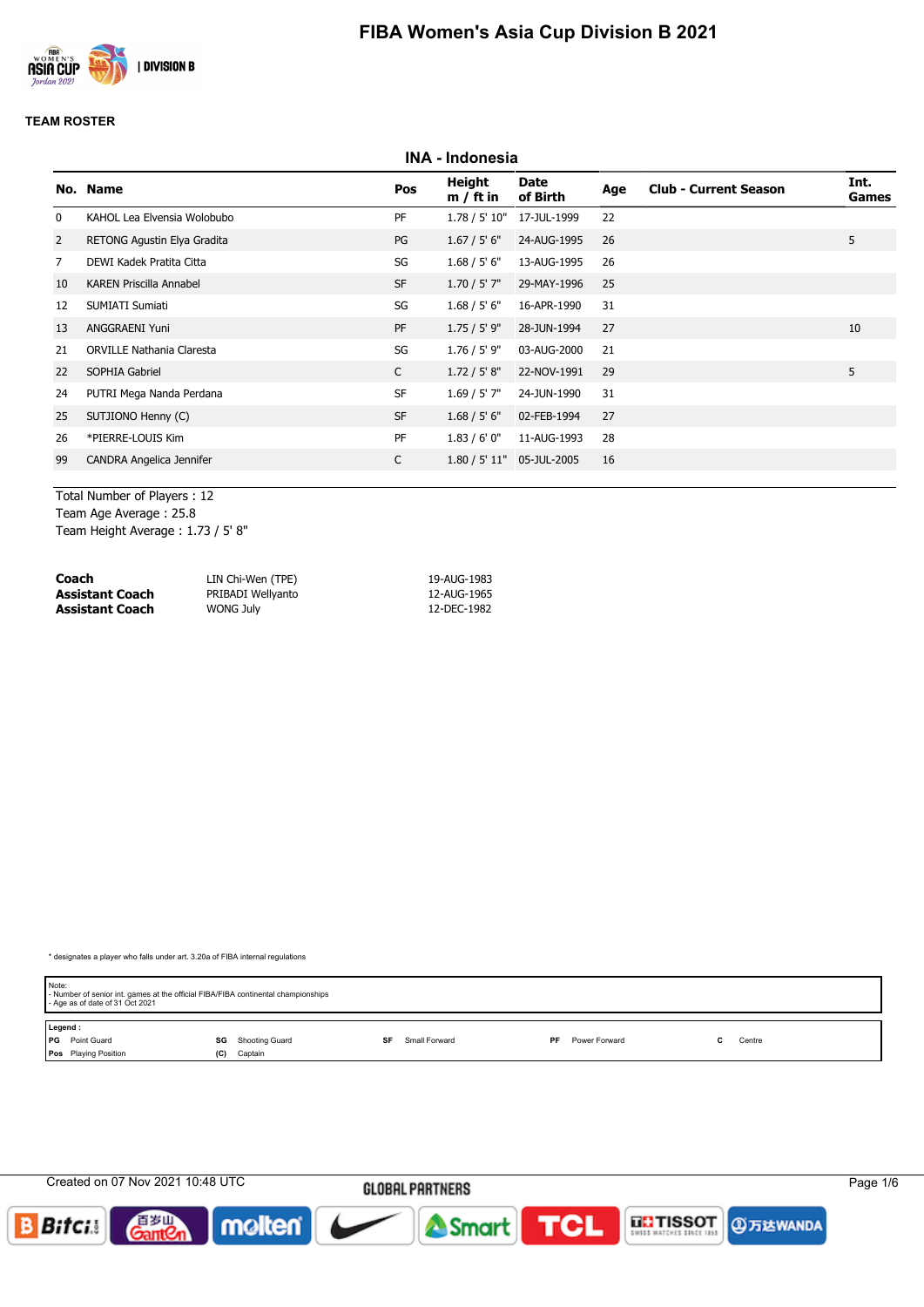

|              | IRI - Iran                     |              |                       |                              |     |                              |                |  |  |  |  |  |
|--------------|--------------------------------|--------------|-----------------------|------------------------------|-----|------------------------------|----------------|--|--|--|--|--|
| No.          | <b>Name</b>                    | Pos          | Height<br>$m / ft$ in | Date<br>of Birth             | Age | <b>Club - Current Season</b> | Int.<br>Games  |  |  |  |  |  |
| $\mathbf{1}$ | RASOULIPOUR KHAMENEH Negin     | <b>SF</b>    | $1.76 / 5'$ 9"        | 06-JAN-2000                  | 21  |                              |                |  |  |  |  |  |
| 2            | <b>KHODAVERDIAN Anahis</b>     | PG           | $1.70 / 5'$ 7"        | 08-JAN-1998                  | 23  |                              |                |  |  |  |  |  |
| 4            | <b>VAKILI Delaram</b>          | PF           | 1.85/6'1"             | 24-JUL-1991                  | 30  |                              | 4              |  |  |  |  |  |
| 6            | ABDOLVAND Shadi                | SG           |                       | $1.70 / 5'$ 7" $14-NOV-1992$ | 28  |                              | $\overline{4}$ |  |  |  |  |  |
| 9            | SHOJAEIKOHNEHSHAHRI Sheida     | <b>SF</b>    |                       | 1.79 / 5' 10" 03-AUG-1998    | 23  |                              | $\overline{4}$ |  |  |  |  |  |
| 10           | YAZDIAN TEHRANI Kimiya         | <b>SF</b>    |                       | 1.79 / 5' 10" 13-JUL-1996    | 25  |                              | $\overline{4}$ |  |  |  |  |  |
| 14           | FOROUTANFARD Farzaneh          | F.           |                       | 1.80 / 5' 11" 28-JAN-1993    | 28  |                              |                |  |  |  |  |  |
| 17           | ESMAEILZADEH SOUDJANI Masoumeh | <b>PF</b>    |                       | 1.82 / 5' 12" 13-DEC-1989    | 31  |                              | $\overline{4}$ |  |  |  |  |  |
| 25           | POURHEIDARI Asal               | SG           | $1.70 / 5'$ 7"        | 01-OCT-1991                  | 30  |                              | 4              |  |  |  |  |  |
| 41           | <b>GOLMOHAMMADI Aida</b>       | $\mathsf{C}$ | $1.96 / 6'$ 5"        | 04-MAY-2001                  | 20  |                              |                |  |  |  |  |  |
| 77           | SHAHRIARI Faezeh               | <b>SF</b>    | 1.75 / 5' 9"          | 28-OCT-1994                  | 27  |                              | 4              |  |  |  |  |  |
| 99           | EISSAIANJANGI Edna (C)         | C            |                       | 1.80 / 5' 11" 21-SEP-1972    | 49  |                              | $\overline{4}$ |  |  |  |  |  |
|              |                                |              |                       |                              |     |                              |                |  |  |  |  |  |

Total Number of Players : 12 Team Age Average : 27.9 Team Height Average : 1.79 / 5' 10"

| Coach                  | MOTESHARREI Shayesteh | 06-APR-1971 |
|------------------------|-----------------------|-------------|
| <b>Assistant Coach</b> | ATASHI Mehran         | 06-MAR-1983 |
| <b>Assistant Coach</b> | ZAMANPOUR Azadeh      | 31-JUL-1979 |

| Note:   | - Number of senior int. games at the official FIBA/FIBA continental championships<br>- Age as of date of 31 Oct 2021 |     |                          |    |                     |               |        |
|---------|----------------------------------------------------------------------------------------------------------------------|-----|--------------------------|----|---------------------|---------------|--------|
| Legend: |                                                                                                                      |     |                          |    |                     |               |        |
| l PG    | Point Guard                                                                                                          |     | <b>SG</b> Shooting Guard | SF | Small Forward<br>PF | Power Forward | Centre |
|         | Pos Playing Position                                                                                                 | (C) | Captain                  |    |                     |               |        |
|         |                                                                                                                      |     |                          |    |                     |               |        |

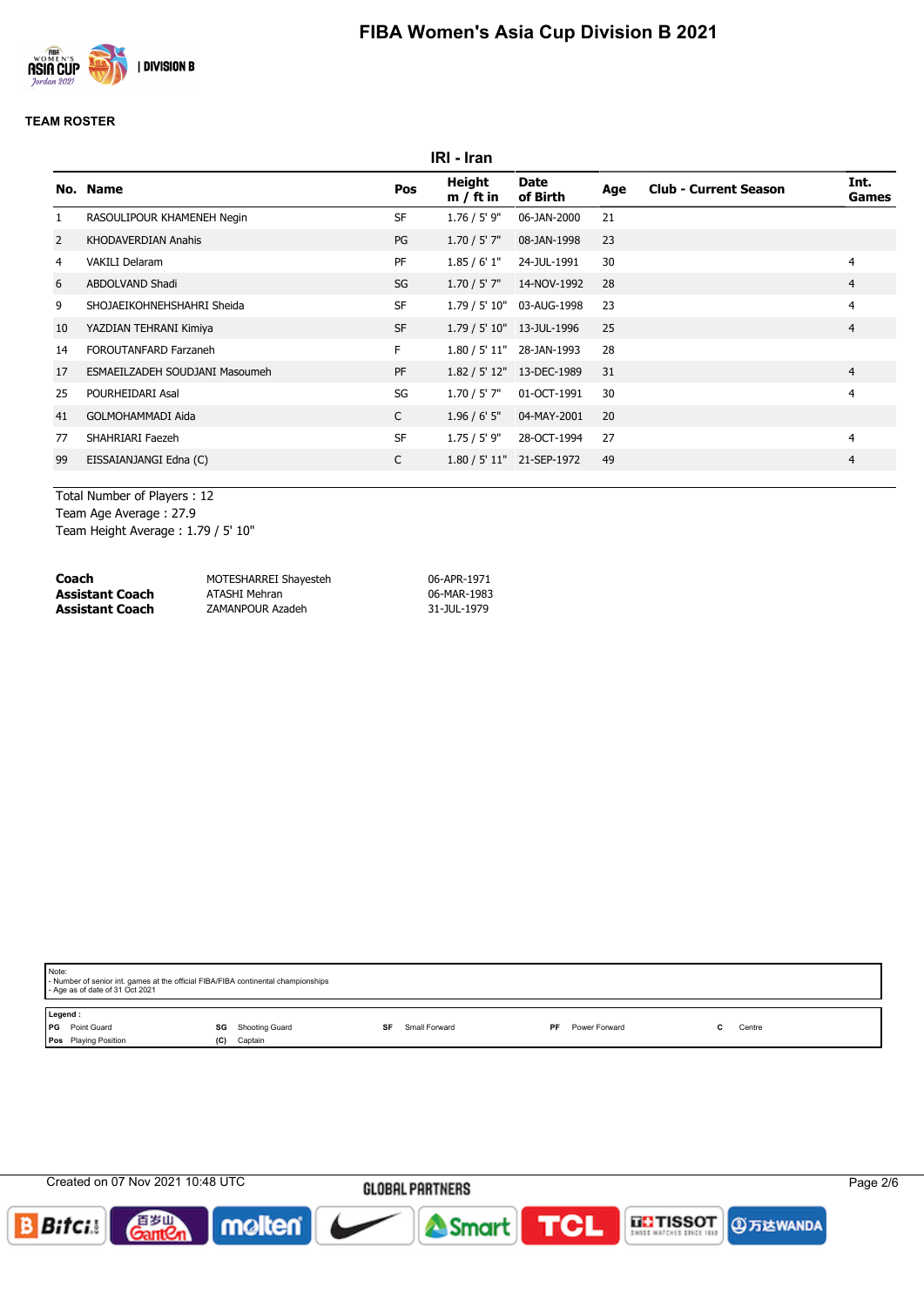

|                   | <b>JOR - Jordan</b>  |              |                       |                           |     |                              |                      |  |  |  |  |  |
|-------------------|----------------------|--------------|-----------------------|---------------------------|-----|------------------------------|----------------------|--|--|--|--|--|
|                   | No. Name             | Pos          | Height<br>$m / ft$ in | Date<br>of Birth          | Age | <b>Club - Current Season</b> | Int.<br><b>Games</b> |  |  |  |  |  |
| $\mathbf{1}$      | FADDA Dana (C)       | $\mathsf{C}$ | $1.87/6'$ 2"          | 30-DEC-1986               | 34  |                              |                      |  |  |  |  |  |
| $\overline{4}$    | <b>ALASSI Anoud</b>  | PG           | $1.75 / 5'$ 9"        | 21-FEB-1995               | 26  |                              | $\overline{4}$       |  |  |  |  |  |
| 6                 | HADDAD Juna          | G            | 1.65 / 5' 5''         | 06-MAY-1995               | 26  |                              | 4                    |  |  |  |  |  |
| 8                 | SHEHADEH Thekra      | $\mathsf{C}$ | 1.98 / 6' 6''         | 29-SEP-2003               | 18  |                              |                      |  |  |  |  |  |
| 9                 | *CLOUD Natasha Emily | PG           | 1.83/6'0''            | 22-FEB-1992               | 29  |                              |                      |  |  |  |  |  |
| 10                | ABU JBARA Liliana    | G            | 1.78 / 5' 10"         | 06-JUL-1997               | 24  |                              | $\overline{4}$       |  |  |  |  |  |
| $12 \overline{ }$ | ABDO Rasha           | G            | 1.64 / 5' 5''         | 27-MAY-1989               | 32  |                              | 4                    |  |  |  |  |  |
| 13                | AL SHIYYAB Farah     | PF           | 1.75 / 5' 9"          | 23-JUL-1994               | 27  |                              | $\overline{4}$       |  |  |  |  |  |
| 15                | AL HINN Marya        | F.           |                       | 1.78 / 5' 10" 15-JUL-1998 | 23  |                              | $\overline{4}$       |  |  |  |  |  |
| 16                | ALI NAFI Farah       | PG           | 1.68 / 5' 6''         | 02-OCT-1993               | 28  |                              |                      |  |  |  |  |  |
| 24                | NAJJAR Zara          | F.           | $1.87/6'$ 2"          | 30-JUL-1994               | 27  |                              | $\overline{4}$       |  |  |  |  |  |
| 66                | SHAHATIT Tala        | G            |                       | 1.77 / 5' 10" 06-JUN-1998 | 23  |                              |                      |  |  |  |  |  |
|                   |                      |              |                       |                           |     |                              |                      |  |  |  |  |  |

Total Number of Players : 12 Team Age Average : 26.4

Team Height Average : 1.78 / 5' 10"

**Coach** ENSOUR Faisal Ali Yousef 05-NOV-1975 **Assistant Coach** ASSFOUR NAYEF 31-JAN-1991

| Note: | - Number of senior int. games at the official FIBA/FIBA continental championships<br>- Age as of date of 31 Oct 2021 |     |                |    |               |    |               |  |        |  |
|-------|----------------------------------------------------------------------------------------------------------------------|-----|----------------|----|---------------|----|---------------|--|--------|--|
|       | Legend:                                                                                                              |     |                |    |               |    |               |  |        |  |
|       | <b>PG</b> Point Guard                                                                                                | SG  | Shooting Guard | SF | Small Forward | PF | Power Forward |  | Centre |  |
|       | <b>Pos</b> Playing Position                                                                                          | (C) | Captain        |    |               |    |               |  |        |  |

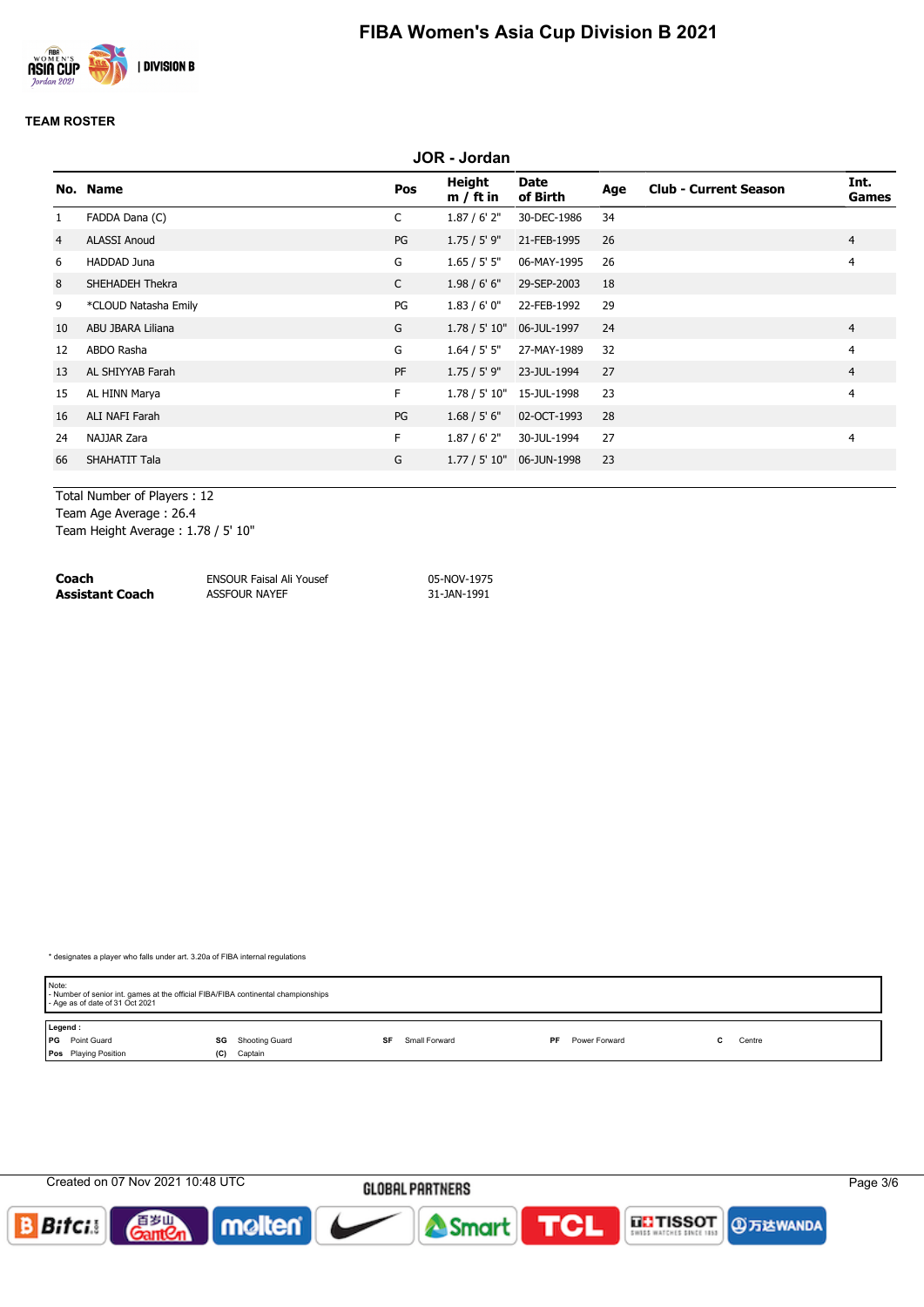

|    |                              |              | <b>KAZ - Kazakhstan</b> |                           |     |                              |               |
|----|------------------------------|--------------|-------------------------|---------------------------|-----|------------------------------|---------------|
|    | No. Name                     | Pos          | Height<br>$m / ft$ in   | Date<br>of Birth          | Age | <b>Club - Current Season</b> | Int.<br>Games |
| 3  | KURAZOVA Zalina (C)          | PF           | 1.86 / 6' 1''           | 28-JAN-1985               | 36  |                              | 16            |
| 6  | <b>BAGMET Oxana</b>          | PG           | $1.70 / 5'$ 7"          | 09-OCT-1996               | 25  |                              |               |
| 7  | YAGODKINA Tamara             | <b>SF</b>    | 1.83/6'0''              | 10-JAN-1990               | 31  |                              | 21            |
| 8  | <b>ASTAPENKO Mariya</b>      | SG           |                         | 1.80 / 5' 11" 28-MAY-1989 | 32  |                              | 16            |
| 9  | ALISHAUSKAITE Anastassiya    | PG           | 1.73 / 5' 8''           | 05-DEC-1988               | 32  |                              | 17            |
| 11 | <b>ILYASSOVA Anastassiya</b> | $\mathsf{C}$ | 1.85/6'1"               | 30-NOV-1998               | 22  |                              |               |
| 12 | YERKEBAY Dilnaz              | SG           | 1.80 / 5' 11"           | 10-FEB-2003               | 18  |                              |               |
| 16 | BESCHASTNOVA Yekaterina      | SG           | $1.76 / 5'$ 9"          | 13-APR-2003               | 18  |                              |               |
| 17 | *KOROLEVA Daria              | <b>SF</b>    |                         | 1.82 / 5' 12" 14-FEB-1988 | 33  |                              |               |
| 23 | <b>TUTKISHOVA Rauan</b>      | PF           |                         | 1.82 / 5' 12" 25-JAN-1991 | 30  |                              |               |
| 44 | OTEGENOVA Kamazhay           | <b>SF</b>    | 1.80 / 5' 11"           | 28-MAY-2001               | 20  |                              |               |
| 99 | <b>MIRSAGATOVA Elvira</b>    | PG           | $1.70 / 5'$ 7"          | 29-NOV-2003               | 17  |                              |               |
|    |                              |              |                         |                           |     |                              |               |

Total Number of Players : 12 Team Age Average : 26.2 Team Height Average : 1.79 / 5' 10"

| Coach           | STREBKOV Vitaliy       | 01-JAN-1970 |
|-----------------|------------------------|-------------|
| Assistant Coach | KABDYLKARIMOV Azamat   | 29-APR-1985 |
| Assistant Coach | <b>LOPATIN Vitaliv</b> | 02-JUL-1981 |

| Note:<br>- Number of senior int. games at the official FIBA/FIBA continental championships<br>- Age as of date of 31 Oct 2021 |                          |                     |                      |        |  |  |  |  |
|-------------------------------------------------------------------------------------------------------------------------------|--------------------------|---------------------|----------------------|--------|--|--|--|--|
| Legend:                                                                                                                       |                          |                     |                      |        |  |  |  |  |
| <b>PG</b> Point Guard                                                                                                         | <b>SG</b> Shooting Guard | Small Forward<br>SF | PF.<br>Power Forward | Centre |  |  |  |  |
| <b>Pos</b> Playing Position                                                                                                   | Captain<br>(C)           |                     |                      |        |  |  |  |  |

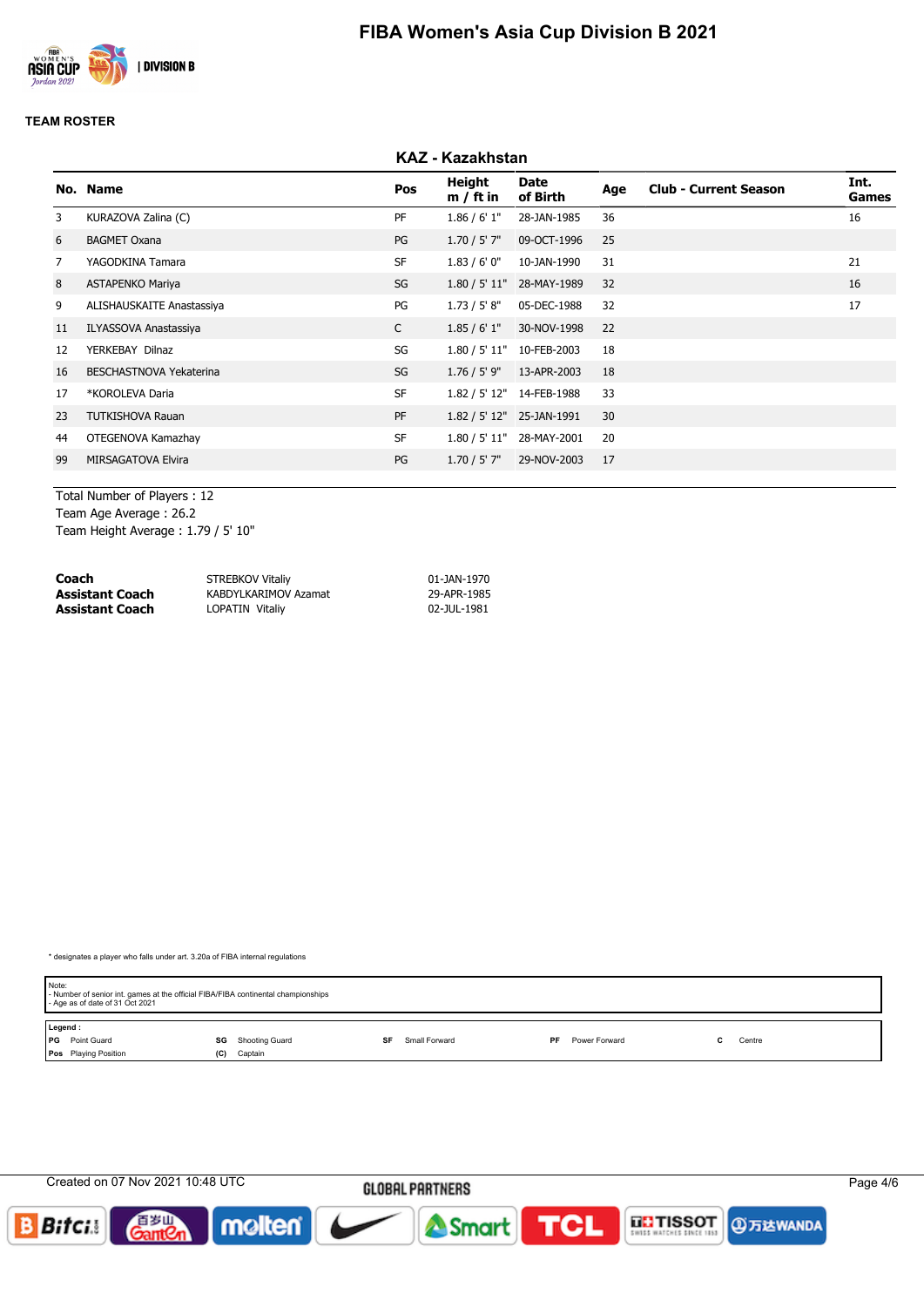

|    | <b>LBN - Lebanon</b>     |              |                       |                           |     |                              |                |  |  |  |  |
|----|--------------------------|--------------|-----------------------|---------------------------|-----|------------------------------|----------------|--|--|--|--|
|    | No. Name                 | Pos          | Height<br>$m / ft$ in | Date<br>of Birth          | Age | <b>Club - Current Season</b> | Int.<br>Games  |  |  |  |  |
| 5  | <b>TOROS Meghry</b>      | SG           | $1.74 / 5'$ 9"        | 18-MAY-1995               | 26  |                              | $\overline{4}$ |  |  |  |  |
| 6  | <b>EL CHARIF Chirine</b> | $\mathsf{C}$ | 1.83/6'0''            | 06-OCT-1984               | 37  |                              | 16             |  |  |  |  |
| 7  | <b>GYOKCHIAN Narine</b>  | $\mathsf{C}$ | $1.87/6'$ 2"          | 22-JUL-1993               | 28  |                              | 16             |  |  |  |  |
| 8  | <b>FAYAD Daniella</b>    | <b>PF</b>    | 1.80 / 5' 11"         | 09-APR-1997               | 24  |                              | $\overline{4}$ |  |  |  |  |
| 9  | <b>FARES Layla</b>       | <b>SF</b>    | $1.75 / 5'$ 9"        | 12-MAR-1989               | 32  |                              | 12             |  |  |  |  |
| 11 | AKL Rebecca (C)          | PG           | $1.70 / 5'$ 7"        | 18-OCT-1992               | 29  | KP Brno (CZE)                | 22             |  |  |  |  |
| 13 | <b>MOKDAD Miramar</b>    | PG           | $1.70 / 5'$ 7"        | 24-DEC-1987               | 33  |                              | 10             |  |  |  |  |
| 15 | *DENSON Brittany Janelle | $\mathsf{C}$ | 1.91/6'3''            | 10-JUN-1987               | 34  |                              | 6              |  |  |  |  |
| 16 | ZEINOUN Yasha            | SG           | $1.75 / 5'$ 9"        | 18-JAN-2002               | 19  |                              |                |  |  |  |  |
| 23 | <b>MOUKADDEM Lama</b>    | SG           | 1.73 / 5' 8''         | 05-DEC-1990               | 30  |                              | 10             |  |  |  |  |
| 24 | <b>MANSOUR Amar</b>      | PG           | 1.77 / 5' 10"         | 07-NOV-2004               | 17  |                              |                |  |  |  |  |
| 33 | <b>BAKHOS Aida</b>       | PF           |                       | 1.77 / 5' 10" 21-MAR-1986 | 35  |                              | 16             |  |  |  |  |
|    |                          |              |                       |                           |     |                              |                |  |  |  |  |

Total Number of Players : 12 Team Age Average : 28.7 Team Height Average : 1.78 / 5' 10"

**Coach** EL DABBAK GEAGEA Georges 02-FEB-1995<br> **Assistant Coach** AL NATOUR Ziad 03-APR-1989 **Assistant Coach** 

| Note:<br>- Number of senior int. games at the official FIBA/FIBA continental championships<br>- Age as of date of 31 Oct 2021 |                      |                     |                      |        |  |  |  |
|-------------------------------------------------------------------------------------------------------------------------------|----------------------|---------------------|----------------------|--------|--|--|--|
| Legend:                                                                                                                       |                      |                     |                      |        |  |  |  |
| <b>PG</b> Point Guard                                                                                                         | Shooting Guard<br>SG | Small Forward<br>SF | Power Forward<br>PF. | Centre |  |  |  |
| Pos Playing Position                                                                                                          | Captain<br>(C)       |                     |                      |        |  |  |  |